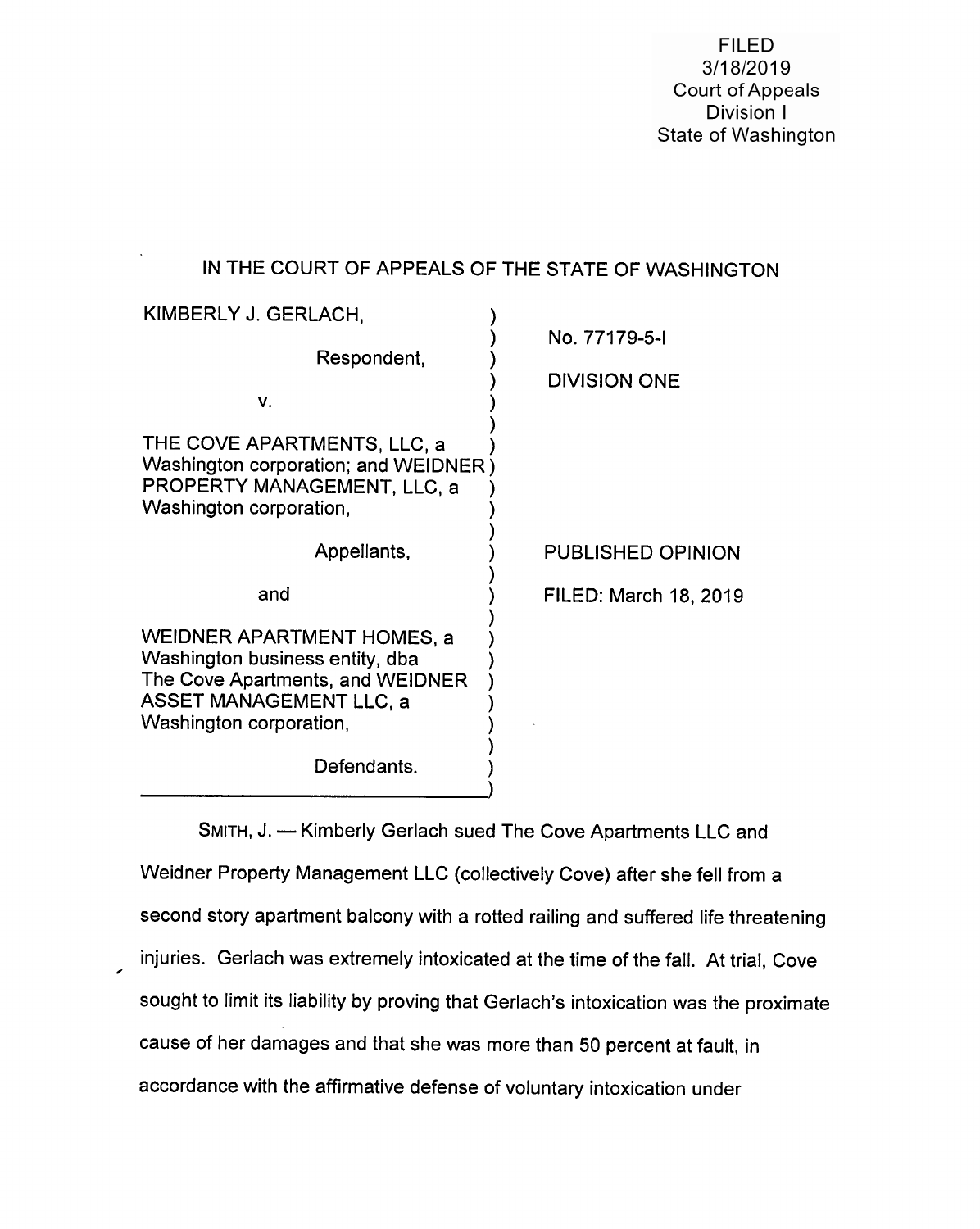RCW 5.40.060(1). Because the trial court abused its discretion by excluding evidence of Gerlach's blood alcohol level at the time of the accident and that exclusion prejudiced Cove's ability to prove Gerlach's intoxication proximately caused her injuries, we reverse and remand for a new trial.

# FACTS

On October 26, 2012, Gerlach and her boyfriend Nathan Miller, along with Colin and Brodie Liddell,<sup>1</sup> went to a birthday party and then to a bar within walking distance of Miller's apartment. Miller lived in a second story unit at The Cove Apartments in Federal Way, which were owned by The Cove Apartments LLC and managed by Weider Property Management LLC. After the bar closed in the early hours of October 27, Miller and Colin stopped by a convenience store to buy beer, while Gerlach and Brodie returned to Miller's apartment. Brodie stopped to smoke a cigarette before going inside. While he was smoking, he heard a snap and turned in time to see Gerlach in midair, just before she landed head-first on a concrete step on the ground floor. A rotted railing from Miller's balcony also fell near Gerlach. Gerlach suffered a life threatening head injury as a result of the fall.

Gerlach sued Cove, alleging breach of contract, violations of the Residential Landlord-Tenant Act of 1973 (RLTA), chapter 59.18 RCW, and negligence. The breach of contract claim was dismissed on summary judgment because Gerlach was not a tenant and had no contractual relationship with Cove.

<sup>&</sup>lt;sup>1</sup> Because Colin and Brodie Liddell have the same last name, this opinion refers to each by his first name.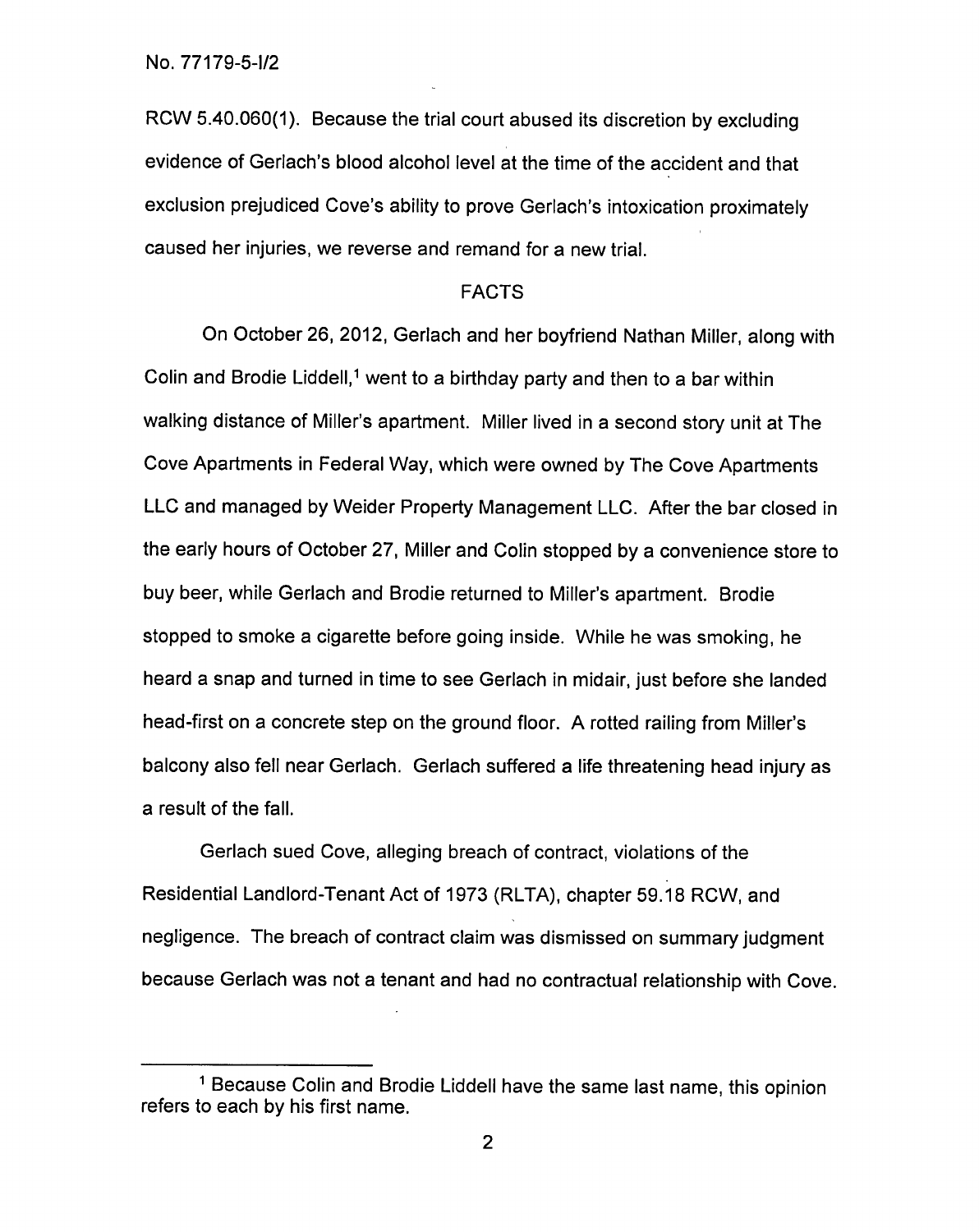Although no one witnessed how Gerlach fell and Gerlach does not remember the events of that night, her theory at trial was that the severely rotted railing on Miller's balcony gave way while she was leaning on it, causing her to fall to the ground. Relying on testimony from a biomechanical expert, Cove proffered an alternative theory: that Gerlach did not have a key to the front door, tried to enter the apartment via the balcony, and fell while trying to climb over the balcony railing from the outside. This theory supported Cove's affirmative defense under RCW 5.40.060(1) that Gerlach was intoxicated at the time of the accident, her intoxication was a proximate cause of her injuries, and she was more than 50 percent at fault. To this end, Cove attempted to introduce evidence that Gerlach's blood alcohol concentration (BAC) at the time of the accident was .238 and expert testimony on how a BAC of that level would affect a person's judgment, psychomotor functions, and cognitive abilities. The trial court excluded this evidence and testimony because it found they were more prejudicial than probative. Instead, the trial court instructed the jury that Gerlach "was under the influence of intoxicating liquor at the time of the accident."

The jury found that Cove was negligent and that its negligence proximately caused Gerlach's injuries. It also found that Gerlach was contributorily negligent and seven percent at fault. The jury verdict was \$3,799,793.78, and the net award to Gerlach was \$3,533,808.23.

Cove appeals.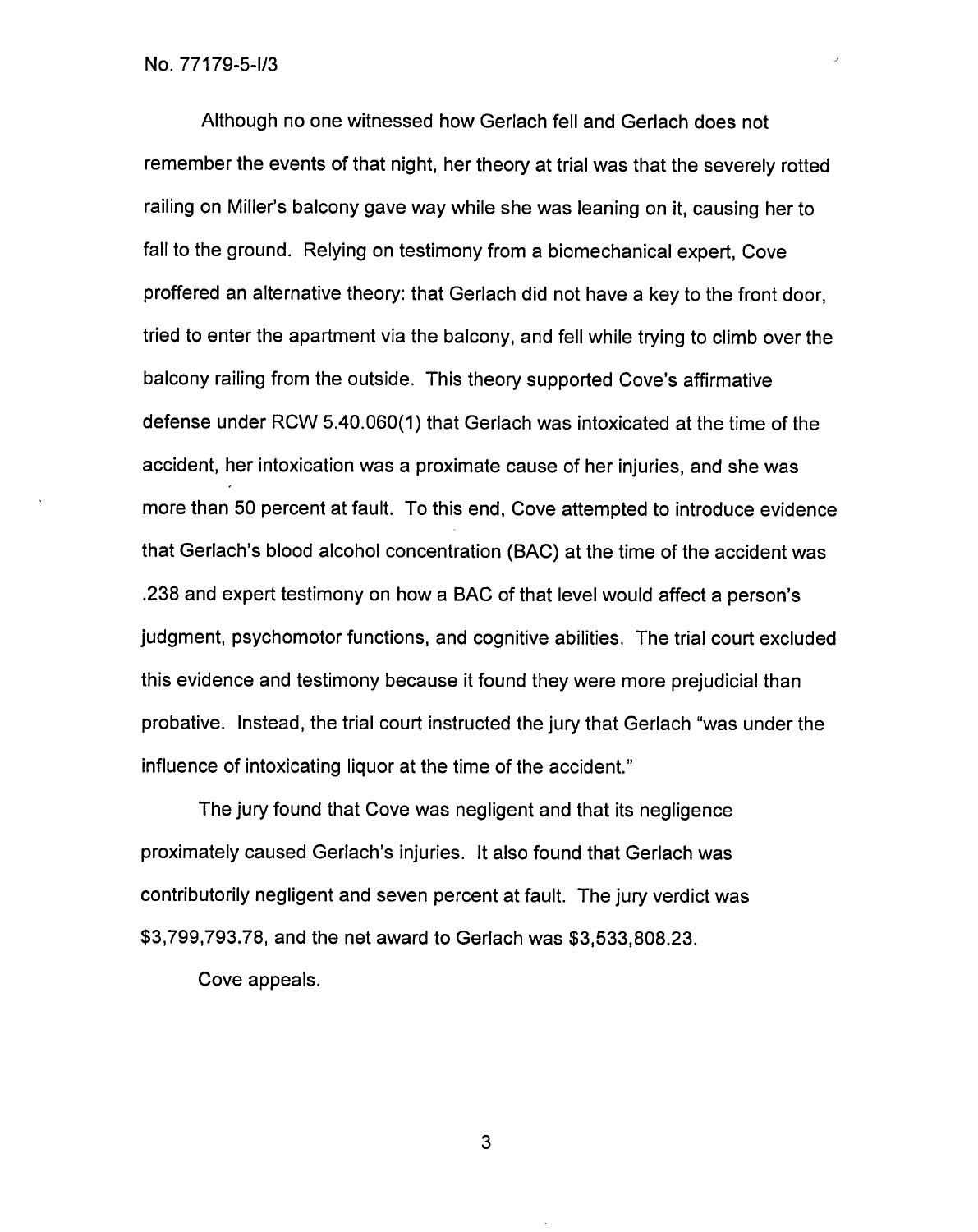## ANALYSIS

#### Exclusion of Gerlach's Blood Alcohol Level

Cove argues that the trial court abused its discretion by excluding evidence of Gerlach's blood alcohol level and that the exclusion was prejudicial. We agree.

We reverse a trial court's evidentiary rulings only upon a showing of abuse of discretion. Subia v. Riveland, 104 Wn. App. 105, 113-14, 15 P.3d 658 (2001). "A trial court abuses its discretion if its decision is manifestly unreasonable or based on untenable grounds or untenable reasons." In re Marriage of Littlefield, 133 Wn.2d 39, 46-47, 940 P.2d 1362 (1997). But an error does not require reversal unless it is prejudicial, and "[e]rror will not be considered prejudicial unless it affects, or presumptively affects, the outcome of the trial." Brown v. Spokane County Fire Prot. Dist. No. 1, 100 Wn.2d 188, 196, 668 P.2d 571 (1983).

"All relevant evidence is admissible unless its admissibility is otherwise limited." Salas v. Hi-Tech Erectors, 168 Wn.2d 664, 669, 230 P.3d 583 (2010); ER 402. "Evidence is relevant if it has 'any tendency to make the existence of any fact that is of consequence to the determination of the action more probable or less probable than it would be without the evidence." Salas, 168 Wn.2d at 669 (quoting ER 401). ER 403 allows a trial court to exclude relevant evidence if "its probative value is substantially outweighed by the danger of unfair prejudice . . . ." "When evidence is likely to stimulate an emotional response rather than a rational decision, a danger of unfair prejudice exists." Salas, 168 Wn.2d at 671.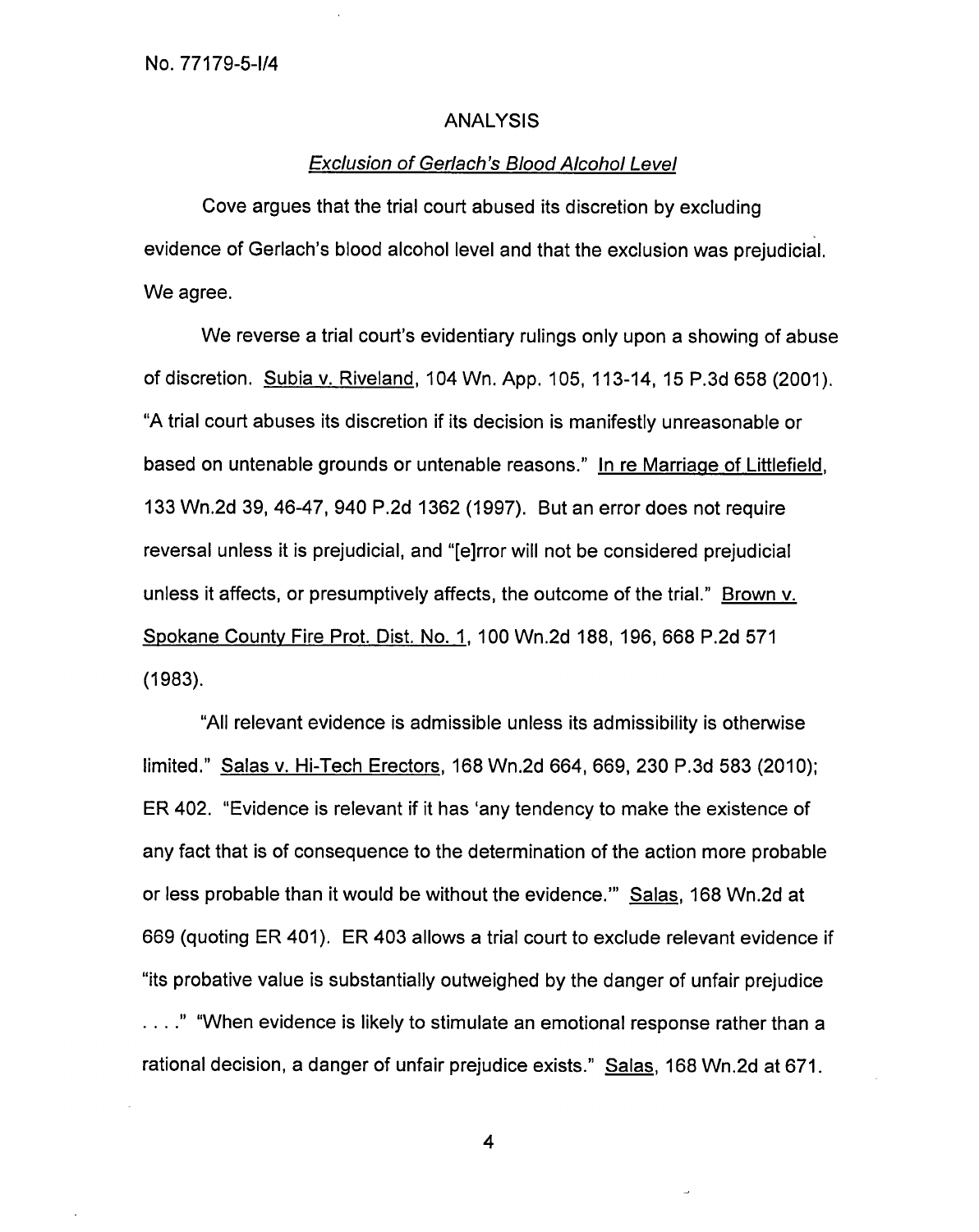Where evidence is undeniably probative of a central issue in the case, the ability of the danger of unfair prejudice to substantially outweigh the probative value of the evidence is "'quite slim." Sisley v. Seattle Sch. Dist. No. 1, 171 Wn. App.

227, 232, 286 P.3d 974 (2012) (internal quotation marks omitted) (quoting

Carson v. Fine, 123 Wn.2d 206, 224, 867 P.2d 610 (1994)).

Here, Cove asserted a voluntary intoxication defense against Gerlach. This defense, codified as RCW 5.40.060(1), provides a complete defense to Gerlach's action for personal injury if she was intoxicated, her intoxication was a proximate cause of her injury, and she was more than 50 percent at fault. RCW 5.40.060(1) states:

[lit is a complete defense to an action for damages for personal injury or wrongful death that the person injured or killed was under the influence of intoxicating liquor or any drug at the time of the occurrence causing the injury or death and that such condition was a proximate cause of the injury or death and the trier of fact finds such person to have been more than fifty percent at fault.

Before trial, Gerlach moved in limine to exclude evidence of a blood test taken by the hospital less than an hour after the accident. The test showed that her serum alcohol measurement was 252 mg/dL, which roughly translates to a BAC of .238. After several hearings, the trial court granted Gerlach's motion because Gerlach offered to stipulate to the jury that she was intoxicated at the time of the accident. The court determined that if Gerlach admitted she was intoxicated, evidence of her blood alcohol level was not necessary to establish a defense under RCW 5.40.060(1). The fiat court explained that, under Peralta v. State, 187 Wn.2d 888, 389 P.3d 596 (2017), an admission of intoxication was sufficient to establish intoxication under RCW 5.40.060(1) and the admission of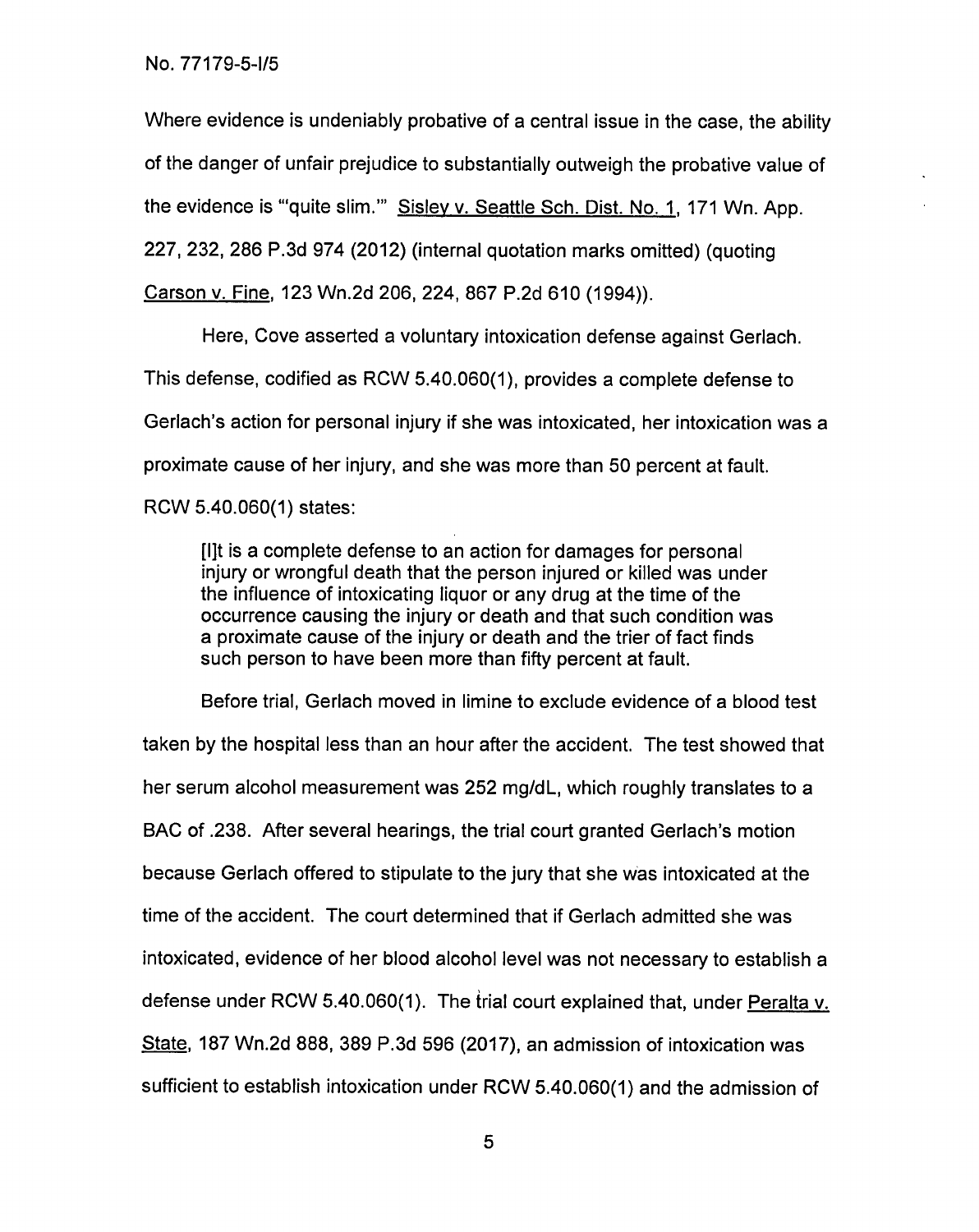Gerlach's blood alcohol level would have been more prejudicial than probative under ER 403. Because the trial court misapplied Peralta and ER 403, its exclusion of the blood alcohol evidence was an abuse of discretion.

ER 403 does not support the exclusion of the blood alcohol evidence. Although evidence of Gerlach's blood alcohol level was irrelevant to establish intoxication once she admitted that she was intoxicated, that evidence was still relevant to prove the extent to which her intoxication proximately caused her injuries. To that end, Cove was prepared to offer expert testimony that a person's physical and cognitive limitations at a BAC of .238 make it less likely that she could safely stand on a balcony or climb over a railing. Although Gerlach's high blood alcohol level could stimulate an emotional response in a jury, it is not so prejudicial that its probative value is outweighed. Because Gerlach's percentage of fault was reserved for the jury, the jury should have been able to consider Gerlach's level of intoxication and how it may have affected her physical and cognitive abilities. Geschwind v. Flanagan, 121 Wn.2d 833, 837-38, 854 P.2d 1061 (1993) (the determination of the percentage of total fault attributable to each party is specifically reserved for the trier of fact).

Furthermore, the trial court's error in excluding the blood alcohol evidence affected the outcome of the trial. Because of the error, Cove did not have the opportunity to present evidence on a key factual issue: whether Gerlach was predominantly liable for her injuries due to her level of intoxication. See Geschwind, 121 Wn.2d at 839 ("[W]hen a person has voluntarily engaged in behavior which increases the risk of injury, he or she may be held to be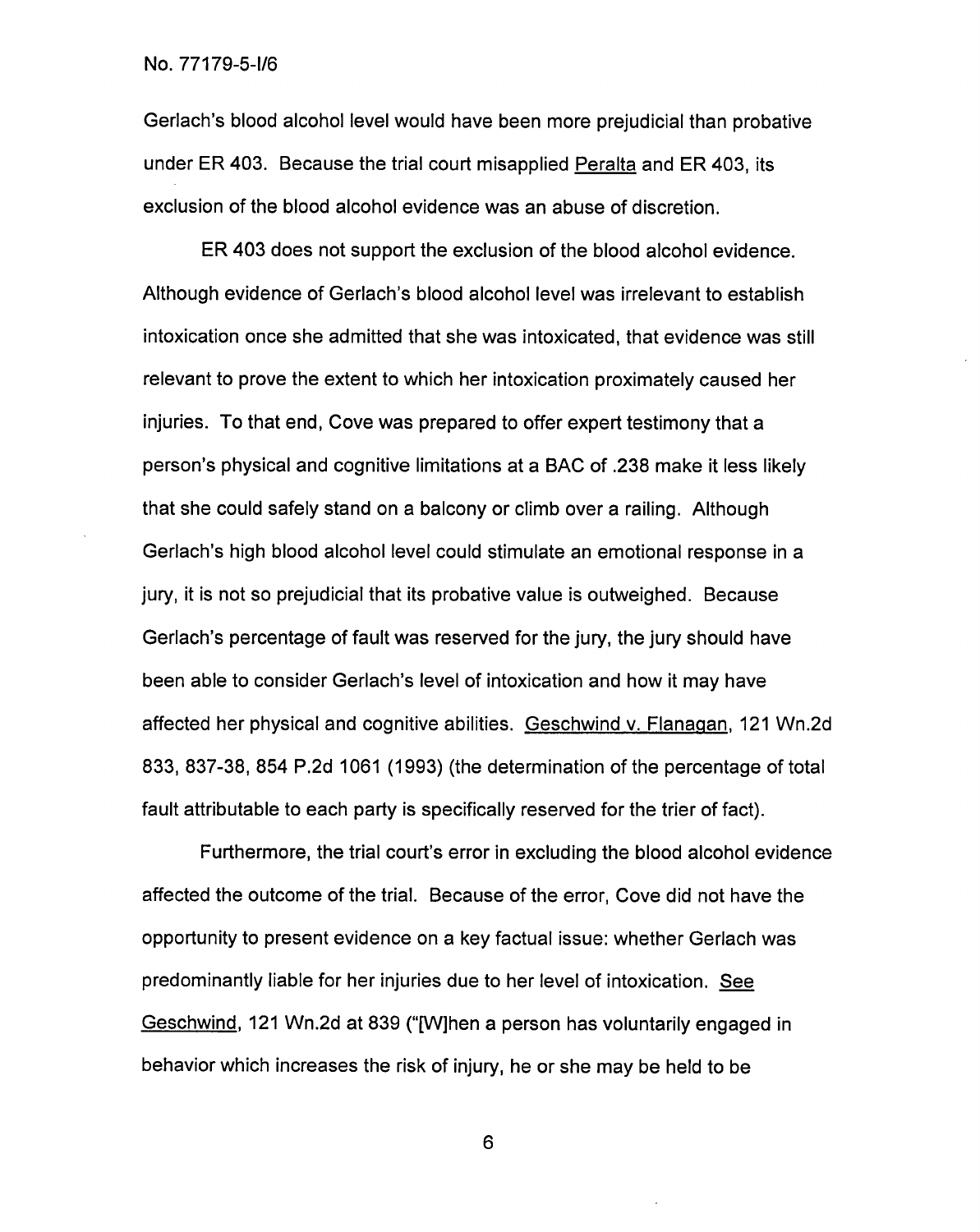predominantly liable for the injuries occurring as a result thereof."). Therefore, the error was not harmless.

Additionally, the trial court's reliance on Peralta was misplaced. In Peralta, a Washington State Patrol car hit Deborah Peralta after she walked directly into the street and in front of the car. Peralta, 187 Wn.2d at 892. Peralta sued the State for damages, and the State raised the voluntary intoxication defense in its answer. Peralta, 187 Wn.2d at 892. During discovery, the State sent Peralta a request to admit or deny that at the time of the collision, she "'was under the influence of intoxicating liquors." Peralta, 187 Wn.2d at 893. Peralta admitted without qualification that she was. Peralta, 187 Wn.2d at 893. Based on this admission, the trial court concluded as a matter of law that the first element of RCW 5.40.060(1) was met and it excluded Peralta's evidence that she did not appear intoxicated before the accident. Peralta, 187 Wn.2d at 893- 94. The Supreme Court held that Peralta's admission was clearly an admission of intoxication under RCW 5.40.060(1). Peralta, 187 Wn.2d at 899. It also held that if she did not intend to admit "intoxication" as that term is statutorily defined (i.e., having a BAC greater than .08 or being unable to drive a motor vehicle), Peralta was required to clarify her admission to reflect that distinction. Peralta, 187 Wn.2d at 904-05. Because it was not relevant to the issues on appeal, the court did not address whether Peralta's level of intoxication contributed to the jury's finding that her intoxication was a proximate cause of her injuries or its finding that she was more than 50 percent at fault. But the Supreme Court did note that there was ample evidence to support the State's voluntary intoxication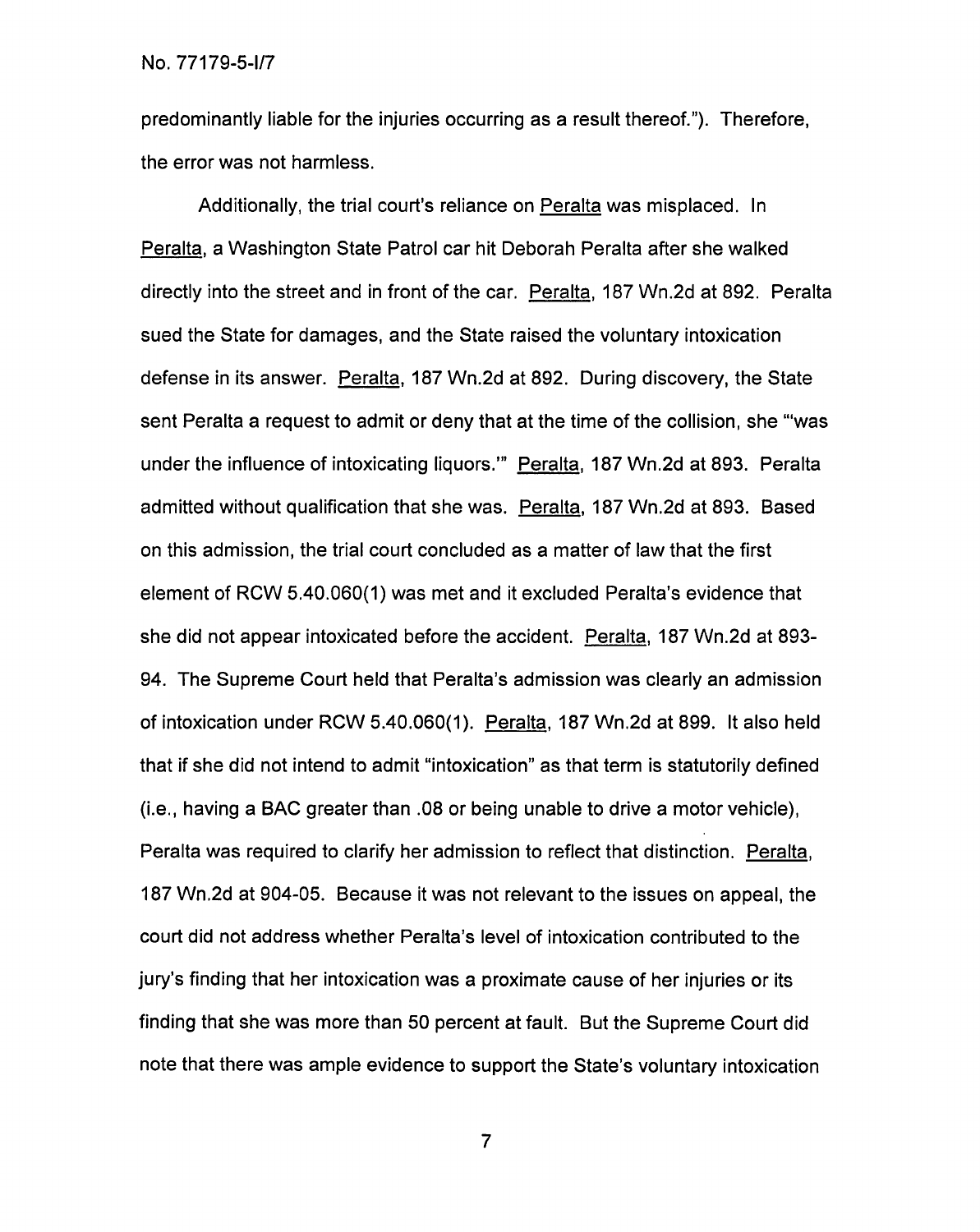defense, meaning there was evidence, other than Peralta's admission, of her intoxication presented at trial. Peralta, 187 Wn.2d at 900 n.6. Here, by contrast, the exclusion of Gerlach's blood alcohol evidence resulted in a complete absence of evidence as to the extent of her intoxication. For this reason, Peralta does not support the trial court's decision to exclude Gerlach's blood alcohol level.

Gerlach argues that even if the trial court erred in excluding the blood alcohol evidence, the error did not prejudice Cove because Cove "extensively examined Gerlach's companions concerning the extent and degree of their alcohol consumption before returning to the Cove." The record does not support this contention. None of Gerlach's companions testified as to how many drinks Gerlach consumed that night or that she was extremely intoxicated. For example, Brodie testified that Gerlach was drinking that night but that he could not remember what she had to drink. Colin testified that they all "had a drink" at the birthday party and shared a pitcher of beer at the bar and that based on his own observations, he had no reason to believe Gerlach was impaired that night. Finally, Miller testified that he couldn't remember Gerlach drinking but "would guess that she was." The lack of evidence of Gerlach's degree of intoxication prejudiced Cove's ability to prove its affirmative defense.

Alternatively, Gerlach argues that evidence of her blood alcohol level was properly excluded because there was no evidence that the required standards were met. This argument is not persuasive.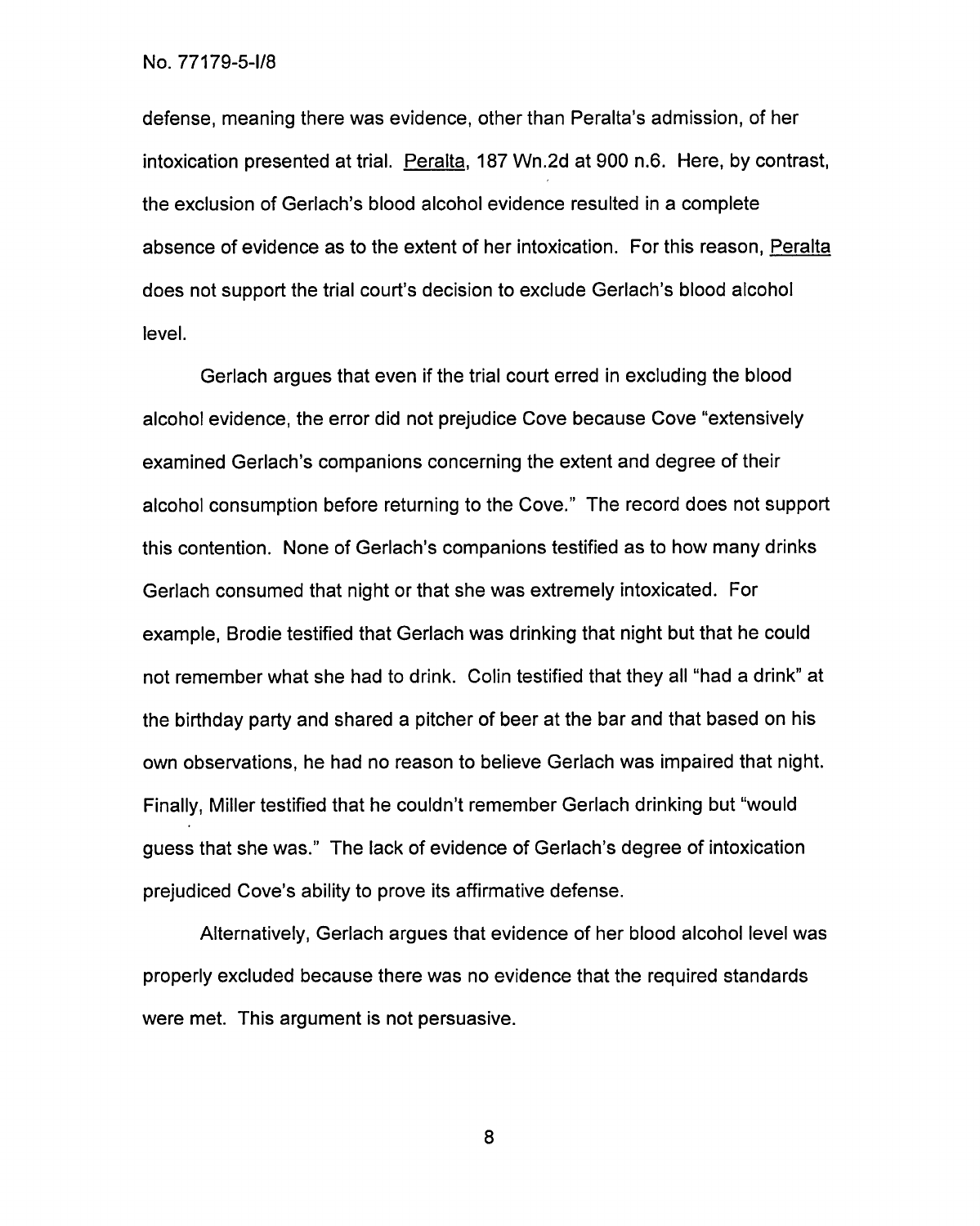RCW 5.40.060(1) provides that for purposes of the voluntary intoxication

## defense,

[t]he standard for determining whether a person was under the influence of intoxicating liquor or drugs shall be the same standard established for criminal convictions under RCW 46.61.502, and evidence that a person was under the influence of intoxicating liquor or drugs under the standard established by RCW 46.61.502 shall be conclusive proof that such person was under the influence of intoxicating liquor or drugs.

# RCW 46.61.502 states:

(1) A person is guilty of driving while under the influence of intoxicating liquor, marijuana, or any drug if the person drives a vehicle within this state:

(a) And the person has, within two hours after driving, an alcohol concentration of 0.08 or higher as shown by analysis of the person's breath or blood made under RCW 46.61.506; or

(c) While the person is under the influence of or affected by intoxicating liquor, marijuana, or any drug; or

(d) While the person is under the combined influence of or affected by intoxicating liquor, marijuana, and any drug.

Notably, only subsection (1)(a) of RCW 46.61.502, which sets forth the standard

for "per se" intoxication, refers to specific testing standards that must be met for a

person's measured level of intoxication to be used against him or her at trial.

These testing standards, which are set forth in RCW 46.61.506, need not be met

to show that someone is intoxicated under a non-per-se method such as that

described in subsection (1)(c) of RCW 46.61.502. State v. Donahue, 105 Wn.

App. 67, 76-77, 18 P.3d 608 (2001) (holding that evidence of intoxication from an

Oregon hospital blood alcohol test that did not comply with RCW 46.61.506

standards was admissible to prove a non-per-se offense under RCW 46.61.502).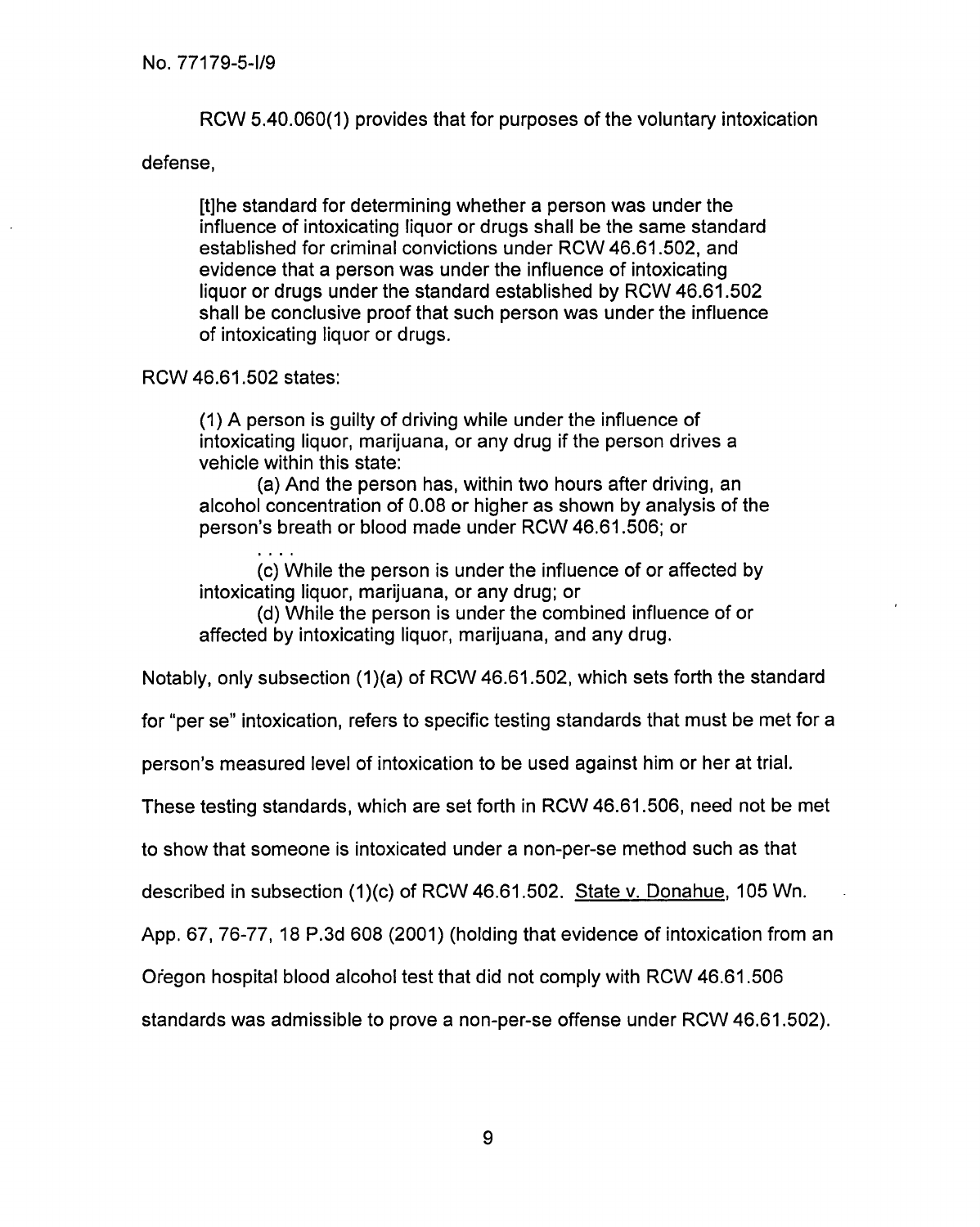At trial, Cove specifically argued that Gerlach's blood alcohol evidence could be proved using the non-per-se method under RCW 46.61.502(1)(c). Because the blood alcohol evidence in this case could be evidence of intoxication under that non-per-se method, the test used need not comply with the requirements of RCW 46.61.506 to be admissible. This was not a proper basis for excluding the evidence.

Because the trial court abused its discretion in excluding the evidence of Gerlach's blood alcohol level at the time of the accident and the exclusion prejudiced Cove's ability to prove its affirmative defense of voluntary intoxication, reversal is required. We address the following issues, also raised on appeal, because they are likely to arise again on remand.

## Expert Testimony

Cove argues that the trial court abused its discretion by limiting the testimony of Cove's experts, Dr. Frank Vincenzi, Dr. Michael Carhart, and Dr. Thomas Wickizer. We agree that the trial court erred in limiting Dr. Vincenzi's testimony but disagree as to the testimony of Dr. Carhart and Dr. Wickizer.

"Generally, expert testimony is admissible if (1) the expert is qualified, (2) the expert relies on generally accepted theories in the scientific community, and (3) the testimony would be helpful to the trier of fact." Johnston-Forbes v. Matsunaga, 181 Wn.2d 346, 352, 333 P.3d 388 (2014). "When applying this test, trial courts are afforded wide discretion, and trial court expert opinion decisions will not be disturbed on appeal absent an abuse of such discretion." Johnston-Forbes, 181 Wn.2d at 355.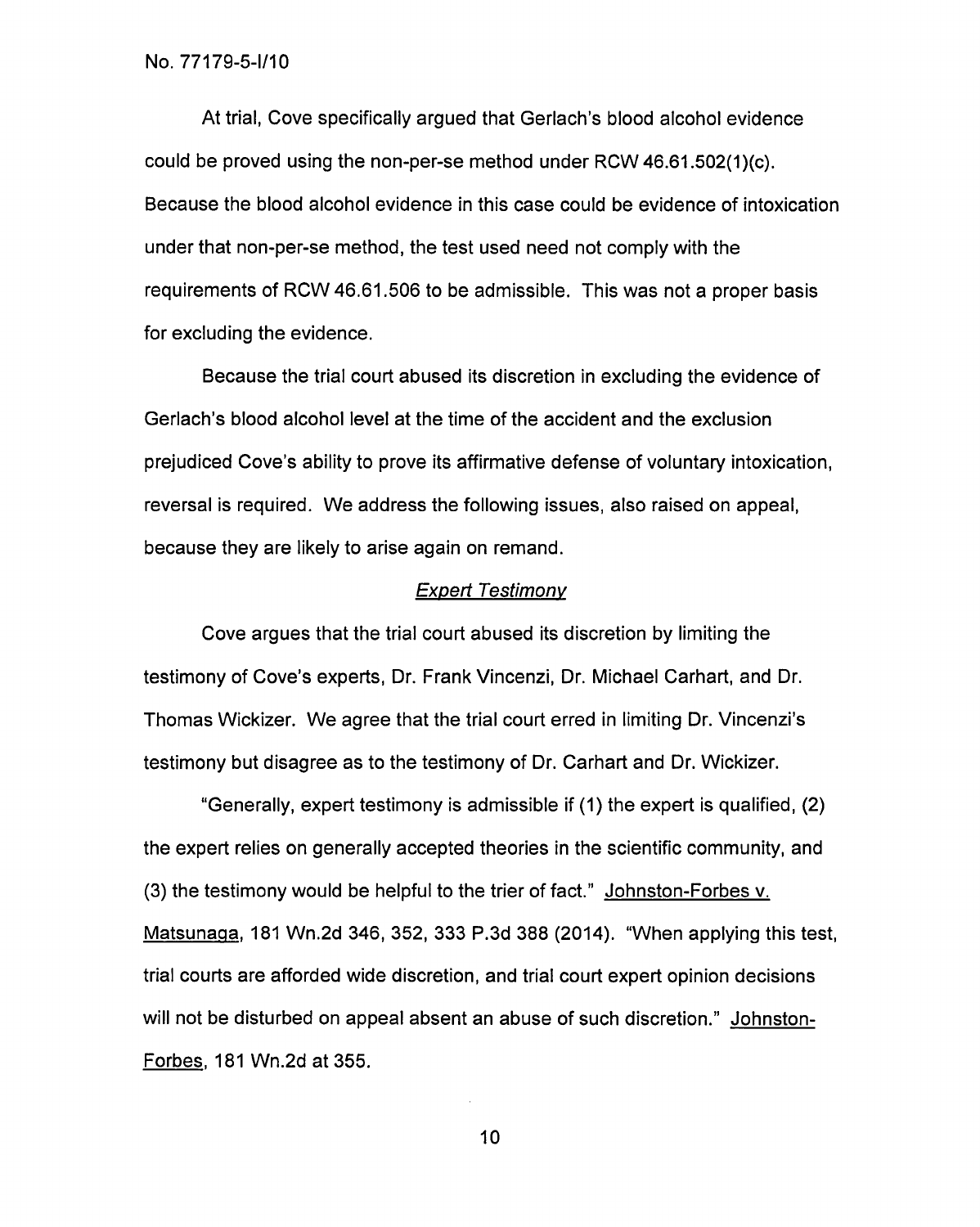If a witness does not have the specialized training or experience necessary to draw the inference offered, the opinion lacks a proper foundation and is inadmissible under ER 702. Simmons v. City of Othello, 199 Wn. App. 384, 392-93, 399 P.3d 546 (2017). Accordingly, even if an expert witness is qualified, testimony from that witness is not admissible if the issue lies outside the witness's area of expertise. Simmons,199 Wn. App. at 392. "Where there is no basis for the expert opinion other than theoretical speculation, the expert testimony should be excluded." Simmons, 199 Wn. App. at 393 (quoting Queen City Farms, Inc. v. Cent. Nat'l Ins. Co. of Omaha,126 Wn.2d 50, 103, 891 P.2d 718 (1995)).

## Dr. Vincenzi

On appeal, the parties do not dispute that Dr. Vincenzi was a qualified expert as to the effects of alcohol upon the human body. Dr. Vincenzi completed an analysis that included a conversion of Gerlach's serum alcohol measurement of 252 mg/dL at the hospital to the more commonly used BAC number of .238 at the time of the accident. He also testified in an offer of proof as to the effect of the consumption of alcohol on a person based on his or her blood alcohol level. He opined that a person with a BAC of .200 or higher would experience severe psychomotor impairment.

The trial court excluded Dr. Vincenzi's testimony at the same time that it erroneously excluded the evidence of Gerlach's blood alcohol level. Dr. Vincenzi's testimony would have been helpful to the jury in understanding the effects of intoxication on a person with a high blood alcohol level. To the extent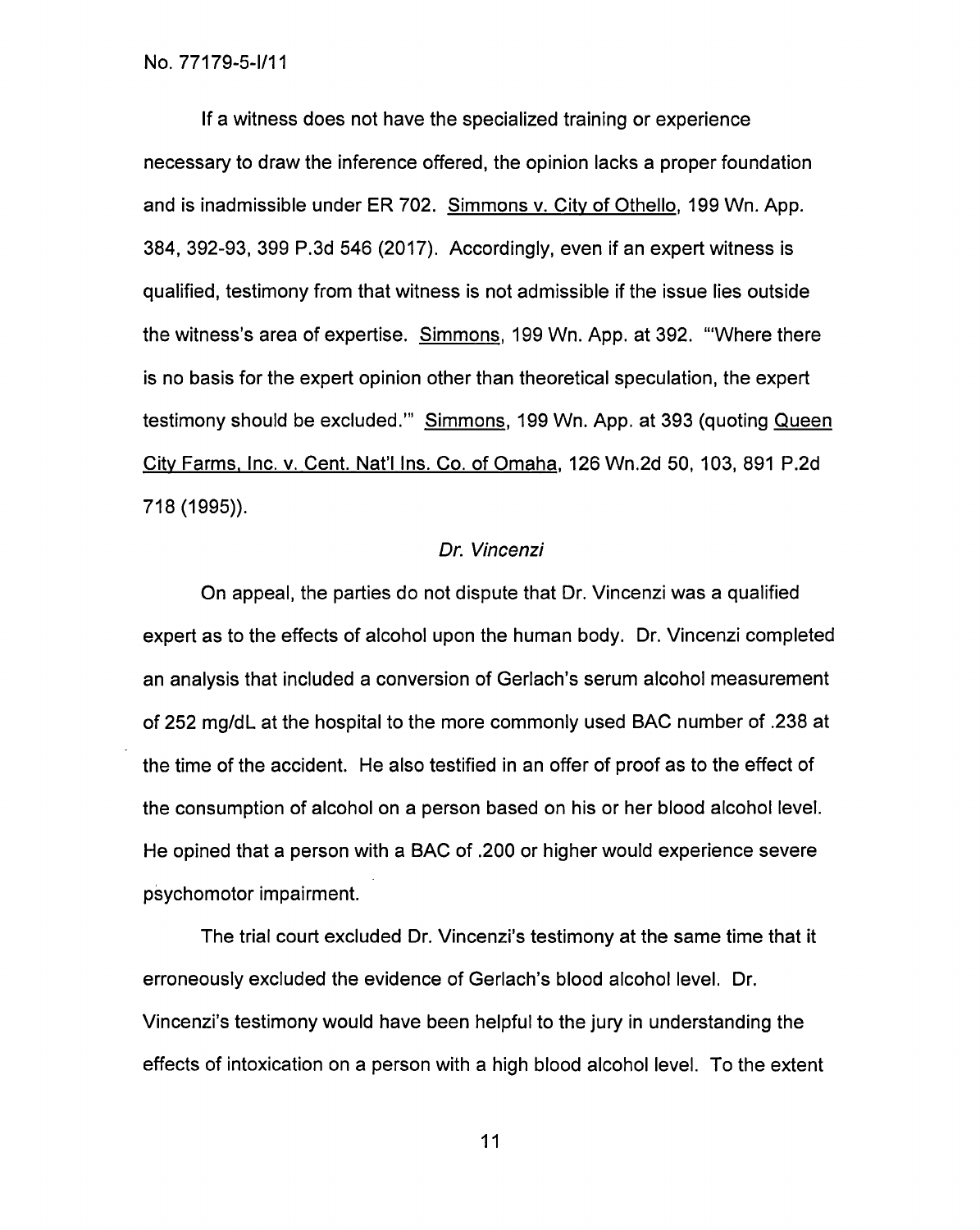that the trial court excluded Dr. Vincenzi's testimony based on its erroneous ruling on Gerlach's blood alcohol level, that exclusion was in error.

Gerlach argues that Dr. Vincenzi's testimony was speculative and without foundation because it was based on the hospital blood test that did not comply with the testing standards of RCW 46.61.506. As explained in the previous section, those testing standards do not bar admission. Therefore, this argument is not persuasive.

Gerlach also argues that Dr. Vincenzi's testimony was properly excluded based on Purchase v. Meyer, 108 Wn.2d 220, 737 P.2d 661 (1987), because evidence of how alcohol affected a person's behavior cannot be based on a blood alcohol test alone. But Purchase was a dramshop liability case and is distinguishable. To find an establishment liable for over-serving alcohol under a dramshop theory, a plaintiff must prove that a server furnished intoxicating beverages to an obviously intoxicated person. Purchase, 108 Wn.2d at 225. In Purchase, the relevant issue was whether or not it was obvious to a server that the person being served was intoxicated. Purchase, 108 Wn.2d at 227. The court held that evidence of a person's blood alcohol level alone could not support a finding that a person was "obviously intoxicated" because people can exhibit the effects of intoxication differently. Purchase, 108 Wn.2d at 225-27.

This is not a dramshop liability case, and here, there is no requirement that Cove prove Gerlach's intoxication was obvious to others. Rather, the issue in this case is the extent to which Gerlach's extreme intoxication contributed to her injuries. Therefore, Purchase does not control.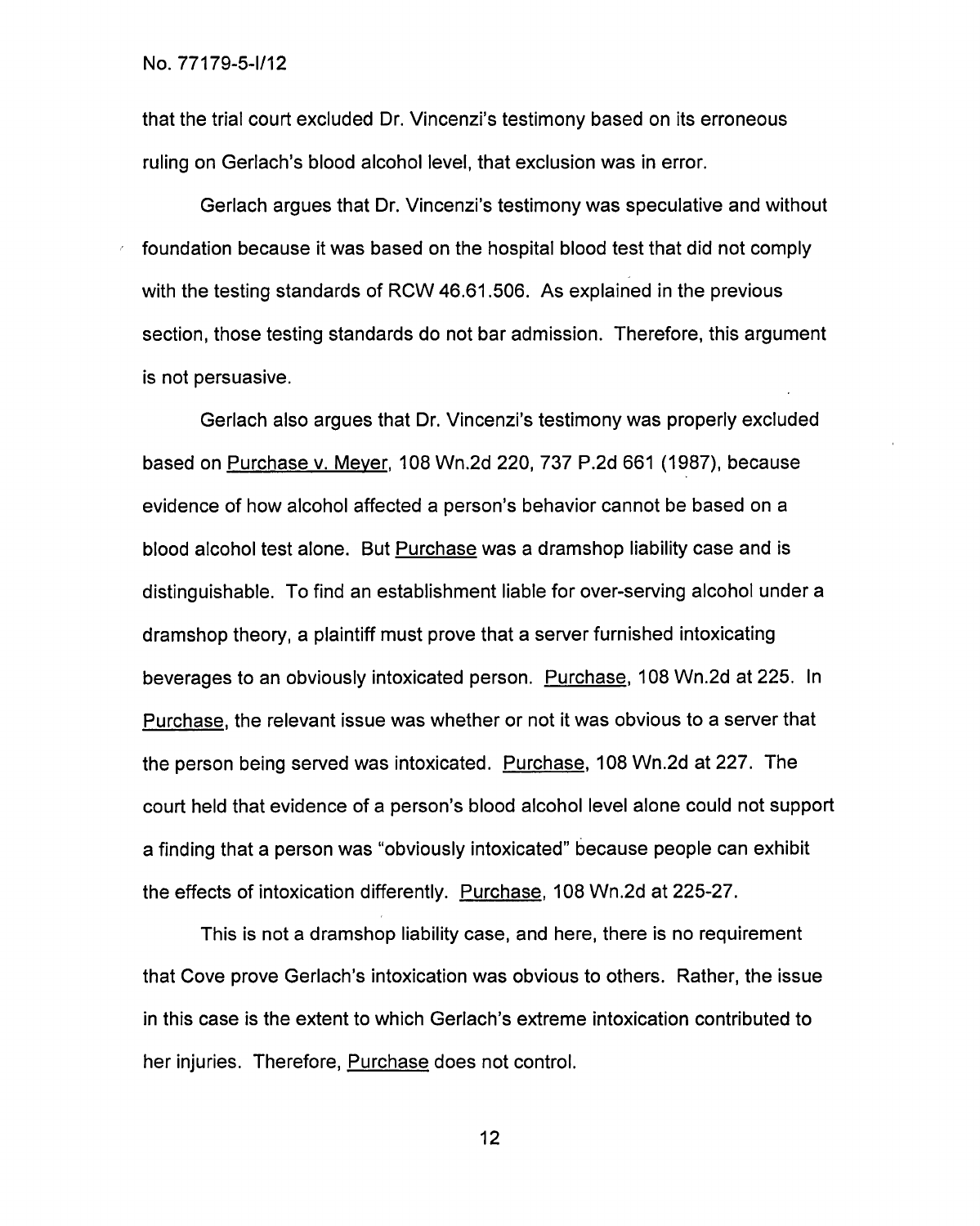Finally, Gerlach argues that Dr. Vincenzi's testimony was properly excluded because testimony explaining that alcohol impairs a person's judgment is a matter of common knowledge understood by the average juror and, therefore, not helpful. But, Dr. Vincenzi's testimony was not limited to this basic fact. He explained that a person with a blood alcohol level of .200 or above will have a decrease in inhibitions, psychomotor impairment, and cognitive impairment. He also opined that "[p]sychomotor impairment really starts at levels of .05 (unintelligible), about .05 to .06 or thereabouts and gets worse and worse, more and more impairment, and severe impairment in essentially everyone at levels of [.1200 or above." Dr. Vincenzi's opinion on how a person's physical and cognitive abilities are affected by his or her BAC would have been helpful to the jury and should have been admitted.

# Dr. Carhart

The trial court did not err in limiting Dr. Carhart's testimony. Dr. Carhart is an expert "in the biomechanics of human injury and accident reconstruction, specializing in the areas of musculoskeletal dynamics, occupant dynamics, human injury tolerance, vehicular rollover, and occupant-to-glazing interaction." Dr. Carhart was prepared to testify that Gerlach's intoxication would have caused her to have "diminished stability, psychomotor functioning, reaction time performance, and ability to manage complex motor tasks, such as trying to maneuver over a railing." He based this opinion on two studies that he cited as authoritative sources. But Dr. Carhart is not an expert in how alcohol affects the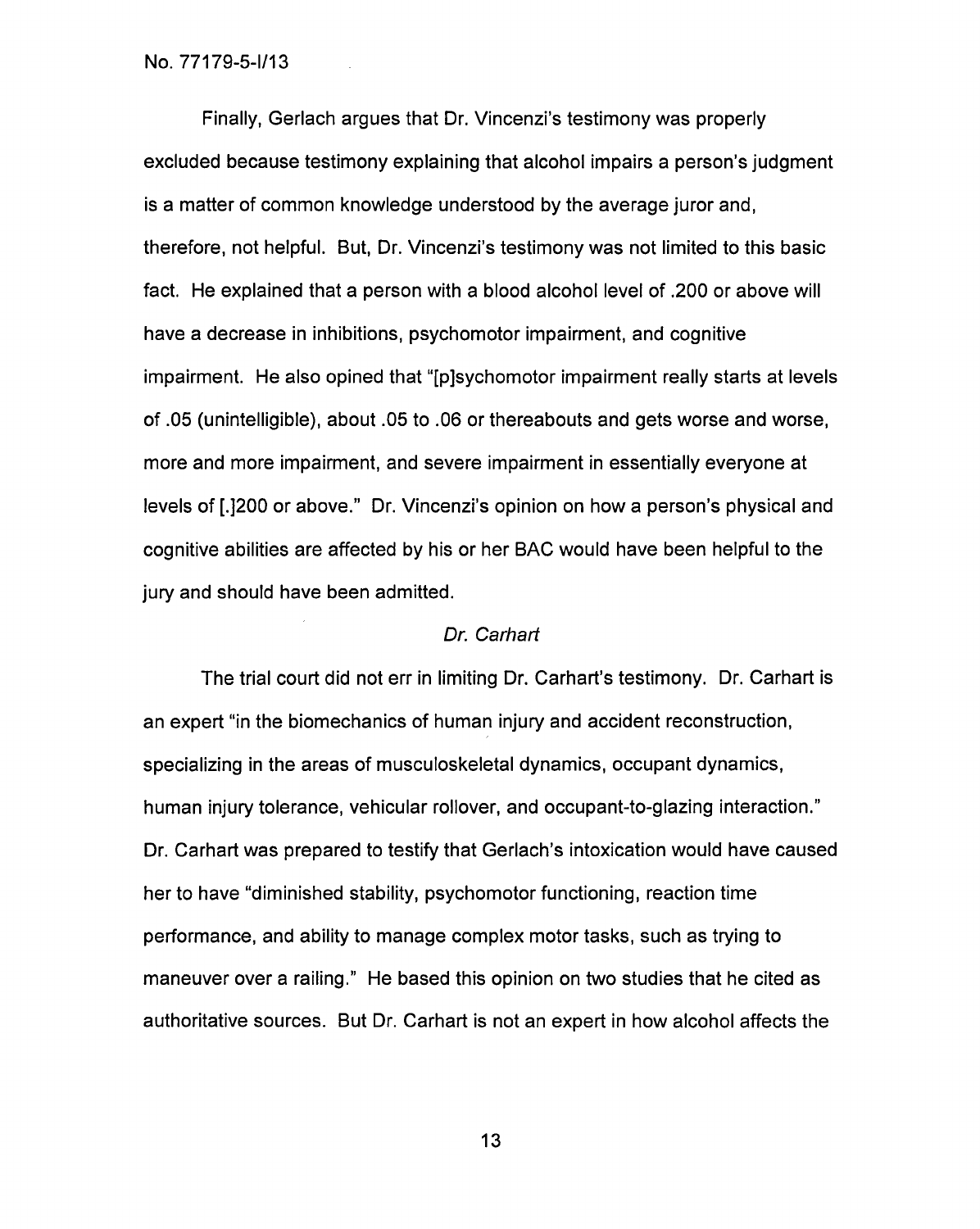human body, and his testimony on this issue would have been speculative. Therefore, the trial court properly excluded Dr. Carhart's testimony on this issue.

#### Dr. Wickizer

The trial court also did not abuse its discretion by excluding Dr. Wickizer's expert testimony on the reasonable value of Gerlach's medical expenses.

A plaintiff "may recover only the reasonable value of medical services received, not the total of all bills paid." Patterson v. Horton, 84 Wn. App. 531, 543, 929 P.2d 1125 (1997). "Thus, the plaintiff must prove that medical costs were reasonable and, in doing so, cannot rely solely on medical records and bills." Patterson, 84 Wn. App. at 543. "In other words, medical records and bills are relevant to prove past medical expenses only if supported by additional evidence that the treatment and the bills were both necessary and reasonable." Patterson,84 Wn. App. at 543.

Here, Cove intended to call Dr. Wickizer, a health economist, as an expert witness to testify about the medical billing process and provide a comparative analysis of the cost of medical services. Specifically, Dr. Wickizer authored an analysis on the reasonableness of Gerlach's medical expenses, in which he explained that billing for the same procedures can vary greatly from hospital to hospital and the billed amount is not necessarily reasonable. In the analysis, he recalculated the "reasonable value" of all of Gerlach's medical expenses by applying a cost-to-charge ratio from the hospital's Federal Cost Report to each hospital inpatient charge. The Federal Cost Reports are compiled by the federal government and include cost and revenue information for all patients receiving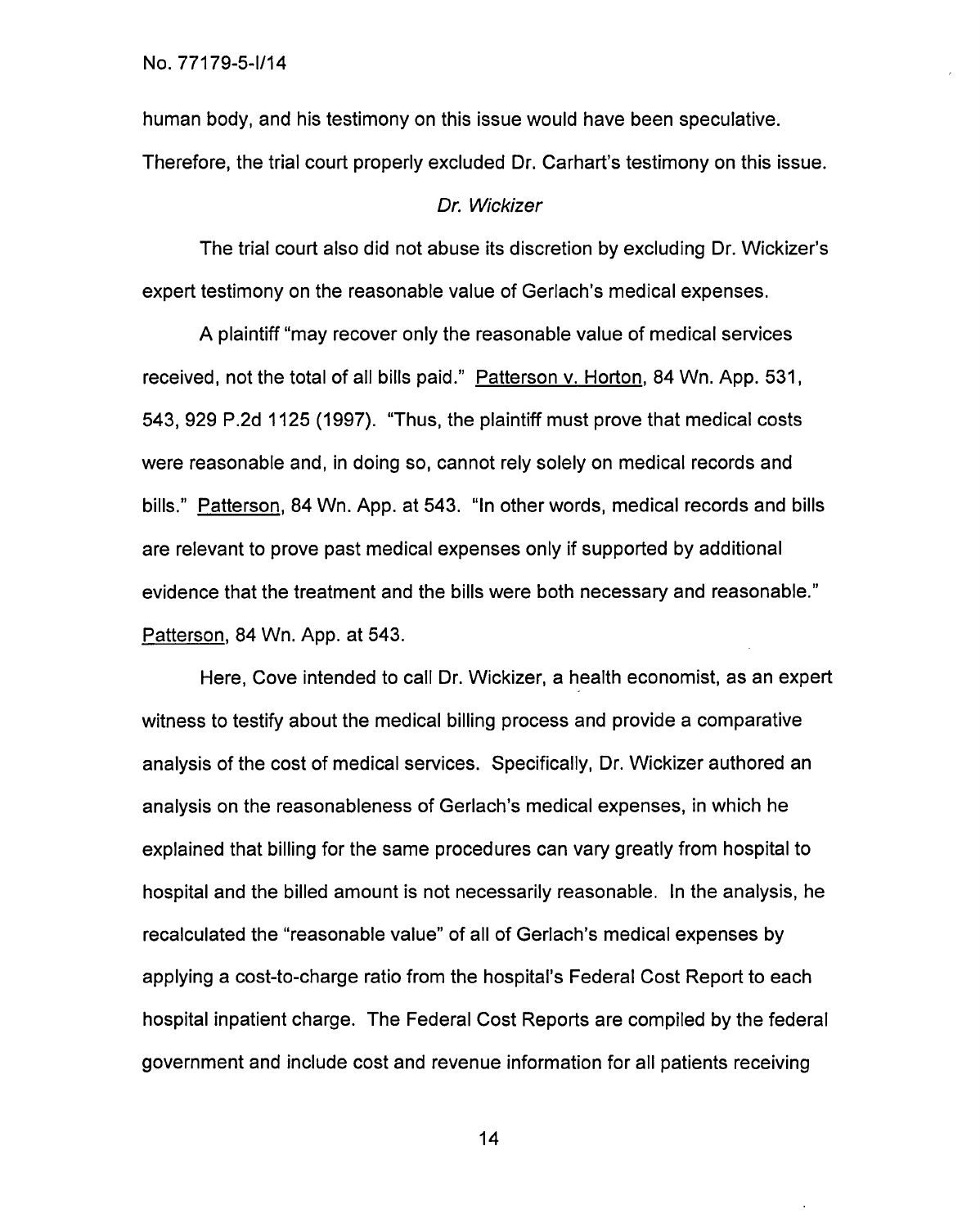care at that hospital. Additionally, Dr. Wickizer estimated the reasonable value of Gerlach's physician charges by applying the physician's agreed Medicare reimbursement rate to each physician charge. Cove intended this testimony to • assist the jury in evaluating the reasonableness of Gerlach's medical bills.

The trial court properly excluded Dr. Wickizer's testimony. Evidence of what Gerlach's physicians accept from Medicaid and how the inpatient charges are affected by Dr. Wickizer's cost-to-charge ratio is not proof that Gerlach's medical expenses were unreasonable. In Hayes v. Wieber Enterprises, Inc., 105 Wn. App. 611, 616, 20 P.3d 496 (2001), the Court of Appeals held that the trial court did not abuse its discretion in refusing to admit evidence of the amount a plaintiff's doctor actually accepted as payment from the insurance company to refute the reasonableness of the billed medical expenses. It reasoned that "[t]he fact that the doctor accepted the first party insurance carrier's limit for his services does not tend to prove his charge for these services was unreasonable." Haves, 105 Wn. App. at 616.

The same is true here. Evidence that, on average, a procedure costs less than the amount charged or that Gerlach's physicians accept a lesser payment for services from Medicare is not helpful to the jury in determining whether her medical expenses were reasonable. Furthermore, Gerlach met her burden to prove the reasonableness of her medical expenses under Patterson because she presented expert testimony other than the medical records and bills themselves. Dr. Lowell Finkleman testified that the medical treatment Gerlach received and the resulting charges were reasonable and customary for this community and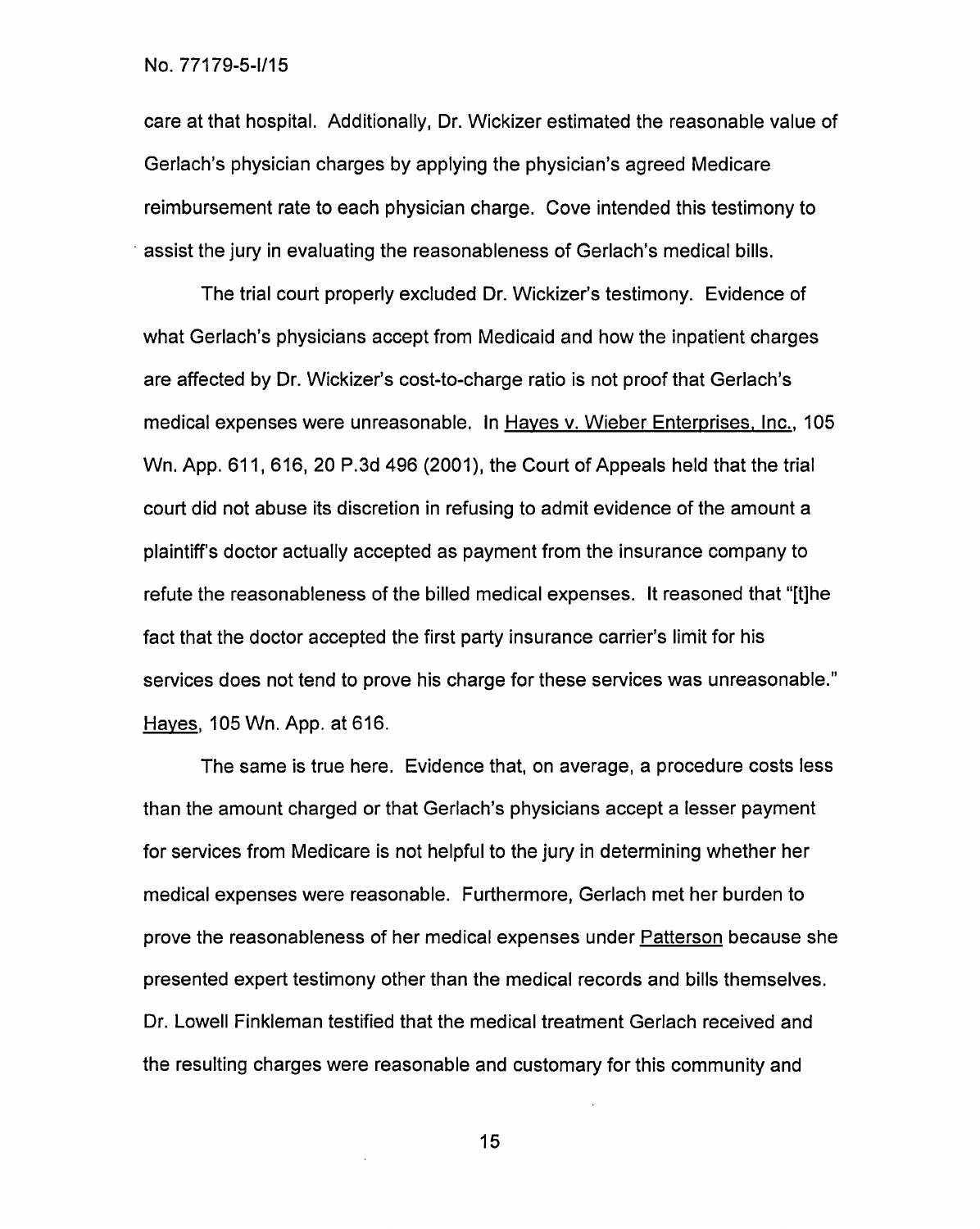consistent with charges he had seen over the years. Therefore, the trial court did not abuse its discretion by refusing to allow Dr. Wickizer to testify.

Cove argues that Hayes is distinguishable because Dr. Wickizer was not testifying on what was charged versus what was paid. We disagree. Although it is not clear from Dr. Wickizer's analysis whether the revenue figure used in the cost-to-charge ratios reflects the amounts billed or the amounts ultimately received for inpatient services, Dr. Wickizer's analysis of Gerlach's physician charges was based on the physicians' agreed Medicare reimbursement rate. Therefore, the court did not abuse its discretion in refusing to allow Dr. Wickizer to testify as to his analysis.

# Instruction on Voluntary Intoxication

Cove argues that the trial court erred by failing to give Cove's proposed jury instruction on its voluntary intoxication defense, which closely followed the pattern instruction. We disagree.

Jury instructions are sufficient when they allow a party to argue their theory of the case, are not misleading and, when read as a whole, properly inform the jury of the applicable law. Bodin v. City of Stanwood,130 Wn.2d 726, 732, 927 P.2d 240 (1996). As long as these conditions are met, the trial court may refuse to give augmenting instructions or instructions that are cumulative, collateral, or repetitive. Bodin, 130 Wn.2d at 732; Havens v. C&D Plastics, Inc., 124 Wn.2d 158, 165-66, 876 P.2d 435 (1994). "The pattern [jury] instructions are not authoritative primary sources of the law' and are not binding on trial courts." Univ. of Wash. v. Gov't Emps. Ins. Co.,200 Wn. App. 455, 475, 404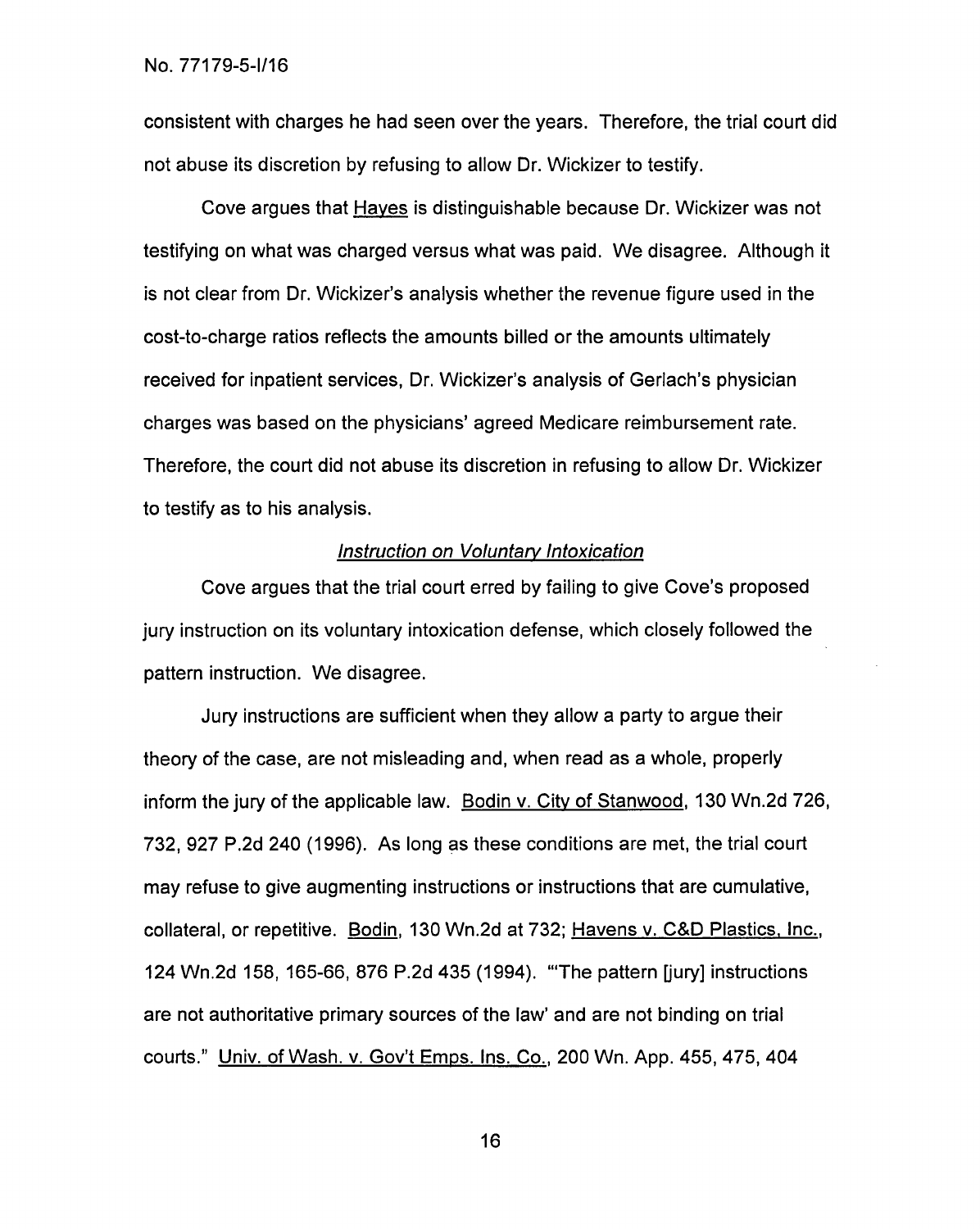P.3d 559 (2017) (alteration in original) (quoting 6 WASHINGTON PRACTICE:

WASHINGTON PATTERN JURY INSTRUCTIONS: CIVIL 0.10, at 3 (6th ed. 2012)).

Whether a jury instruction reflects an accurate statement of law is reviewed de novo. Joyce v. Dep't of Corrs., 155 Wn.2d 306, 323, 119 P.3d 825 (2005). But "'[t]he number and specific language of the instructions are matters left to the trial court's discretion." Leeper v. Dep't of Labor & Indus., 123 Wn.2d 803, 809, 872 P.2d 507 (1994) (quoting Douglas v. Freeman,117 Wn.2d 242,

256, 814 P.2d 1160 (1991)).

The pattern instruction for the voluntary intoxication defense under RCW

5.40.060(1) states:

It is a defense to an action for damages for [personal injuries] [wrongful death] that the [person injured] [person killed] was then under the influence of [alcohol] [or] [any drug], that this condition was a proximate cause of the [injury] [death], and that the [person injured] [person killed] was more than fifty percent at fault.

6 WASHINGTON PRACTICE: WASHINGTON PATTERN JURY INSTRUCTIONS: CIVIL 16.03,

at 213 (6th ed. 2012) (WPI). This instruction is an accurate statement of the law.

Here, the trial court instructed the jury that

[a] person who becomes voluntarily intoxicated is held to the same standard of care as one who is not so affected. The intoxication of the plaintiff at the time of the occurrence may be considered by the jury, together with all the other facts and circumstances, in determining whether that person was negligent.

The court also instructed on contributory negligence:

If you find contributory negligence, you must determine the degree of negligence, expressed as a percentage, attributable to the person claiming injury or damage. The court will furnish you a special verdict form for this purpose. Your answers to the questions in the special verdict form will furnish the basis by which the court will apportion damages, if any.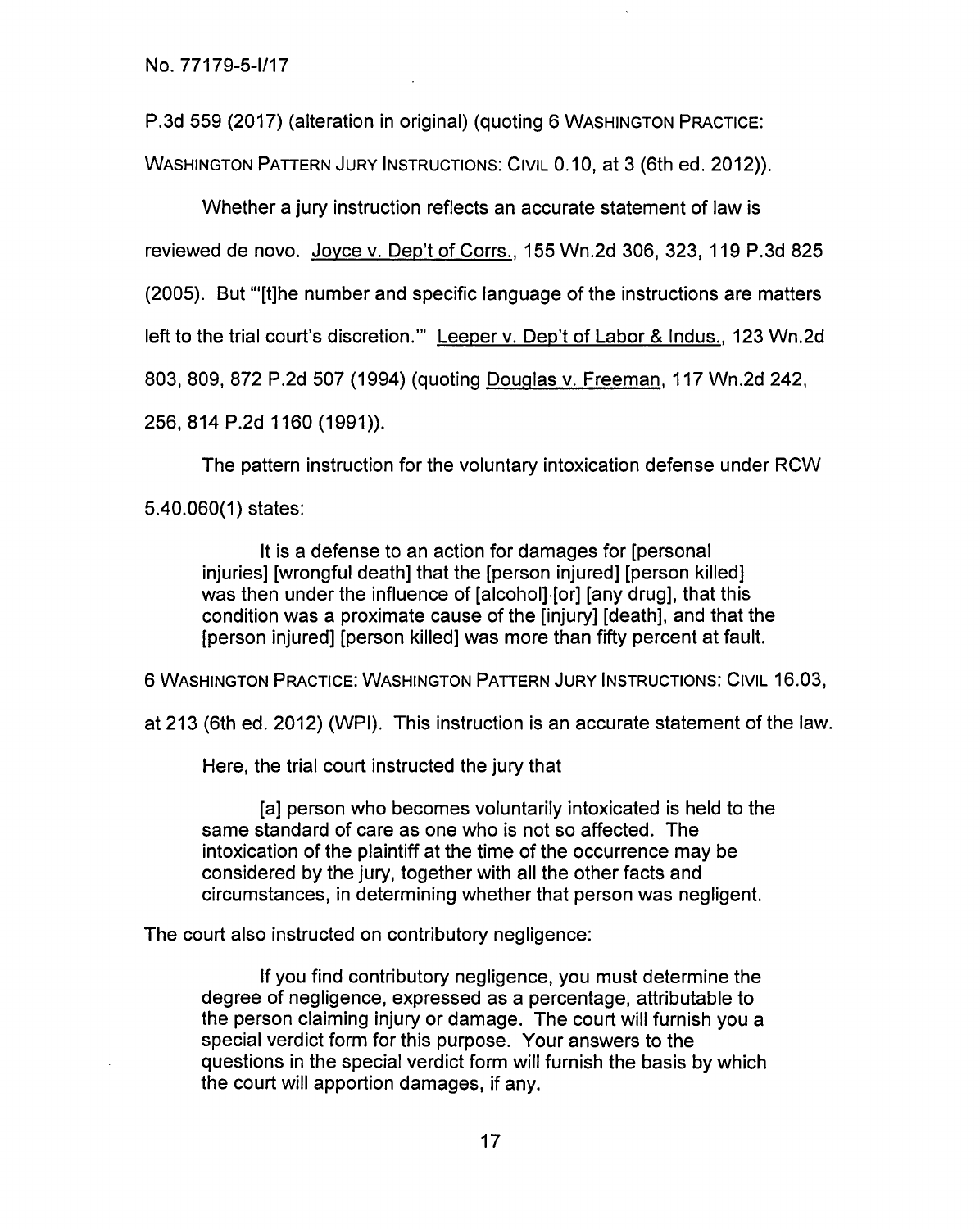Cove did not object to either of these instructions. But Cove did object to the trial court's failure to give its proposed instruction on the voluntary intoxication defense, which closely followed WPI 16.03.

Although the instructions given by the trial court were not an inaccurate statement of the law, they were not particularly clear. To establish its voluntary intoxication defense, Cove was required to prove that (1) Gerlach was under the influence of intoxicating liquor, (2) her condition was a proximate cause of her injury, and (3) she was more than 50 percent at fault. RCW 5.40.060(1). Instructions 20 and 21, as given, allowed Cove to argue its voluntary intoxication defense. The jury was already instructed that Gerlach was "under the influence of intoxicating liquor at the time of the accident," satisfying the first requirement. Instruction 20 instructed the jury to consider whether Gerlach was negligent as a result of that intoxication, satisfying the second requirement of the defense. And, instruction 21 instructed the jury to determine the percentage of fault attributable to Gerlach, satisfying the third requirement. Given these instructions, Cove was able to argue that Gerlach's intoxication was a proximate cause of her accident and that she was more than 50 percent at fault. .But, WPI 16.03 contains a more succinct statement of the elements of the voluntary intoxication defense, and while the trial court did not abuse its discretion by giving instructions 20 and 21, WPI 16.03 is a more appropriate instruction and should be used on remand.

## Cove's Duty to Gerlach under the RLTA

Cove argues that because Gerlach was not Cove's tenant, the trial court erred in instructing the jury that Cove owed a duty to Gerlach based on the RLTA. We agree.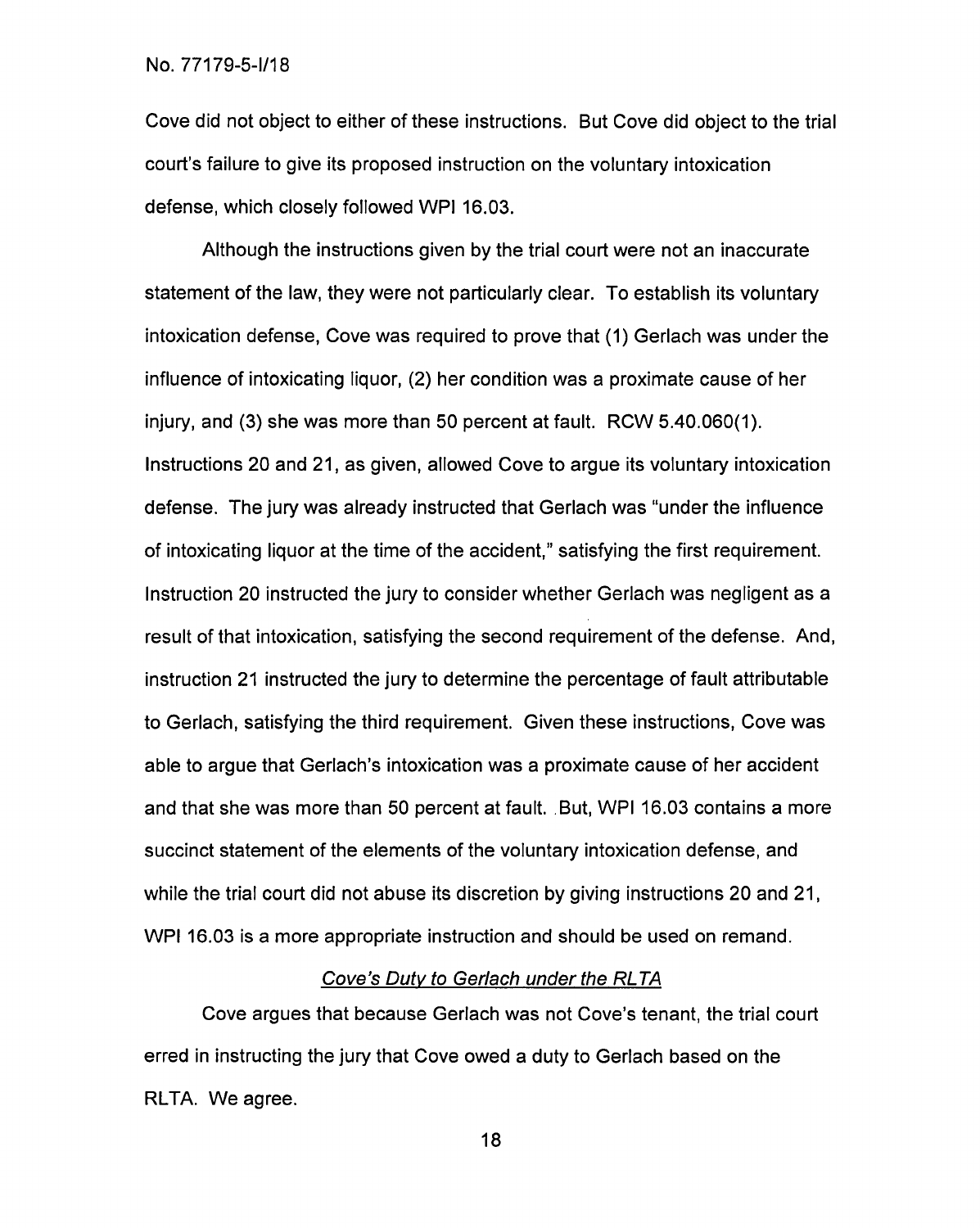In a negligence case, the plaintiff must prove duty, breach, causation, and damages. Nivens v. 7-11 Hoagv's Corner, 133 Wn.2d 192, 198, 943 P.2d 286 (1997). Whether an actionable duty was owed to a plaintiff is a threshold determination and a question of law that this court reviews de novo. Munich v. Skagit Emergency Commc'n Ctr., 175 Wn.2d 871, 877, 288 P.3d 328 (2012).

Under the RLTA, landlords have an implied warranty of habitability to tenants. See RCW 59.18.060; Foisy v. Wyman,83 Wn.2d 22, 28, 515 P.2d 160 (1973). This duty to keep the premises in habitable condition provides tenants with a negligence cause of action against landlords who fail to do so. See Lian v. Stalick, 106 Wn. App. 811, 818, 25 P.3d 467 (2001). But Restatement (Second) of Property § 17.6 (1977) states:

A landlord is subject to liability for physical harm caused to the tenant and others upon the leased property with the consent of the tenant or his subtenant by a dangerous condition existing before or arising after the tenant has taken possession, if he has failed to exercise reasonable care to repair the condition and the existence of the condition is in violation of:

- (1) an implied warranty of habitability; or
- (2) a duty created by statute or administrative regulation.

(Emphasis added.) Arguably, the language of section 17.6 permits a tenant's guest to recover from a landlord directly for breach of an implied warranty of habitability, a statute, or a regulation. But, we recently held that Washington has only adopted section 17.6 in cases where a landlord's negligence is alleged by a tenant and that the section has not been adopted in the context of claims by nontenants. Phillips v. Greco, Wn. App. 2d , 433 P.3d 509, 511 (2019). Therefore, Gerlach cannot base any duty owed by Cove upon section 17.6.